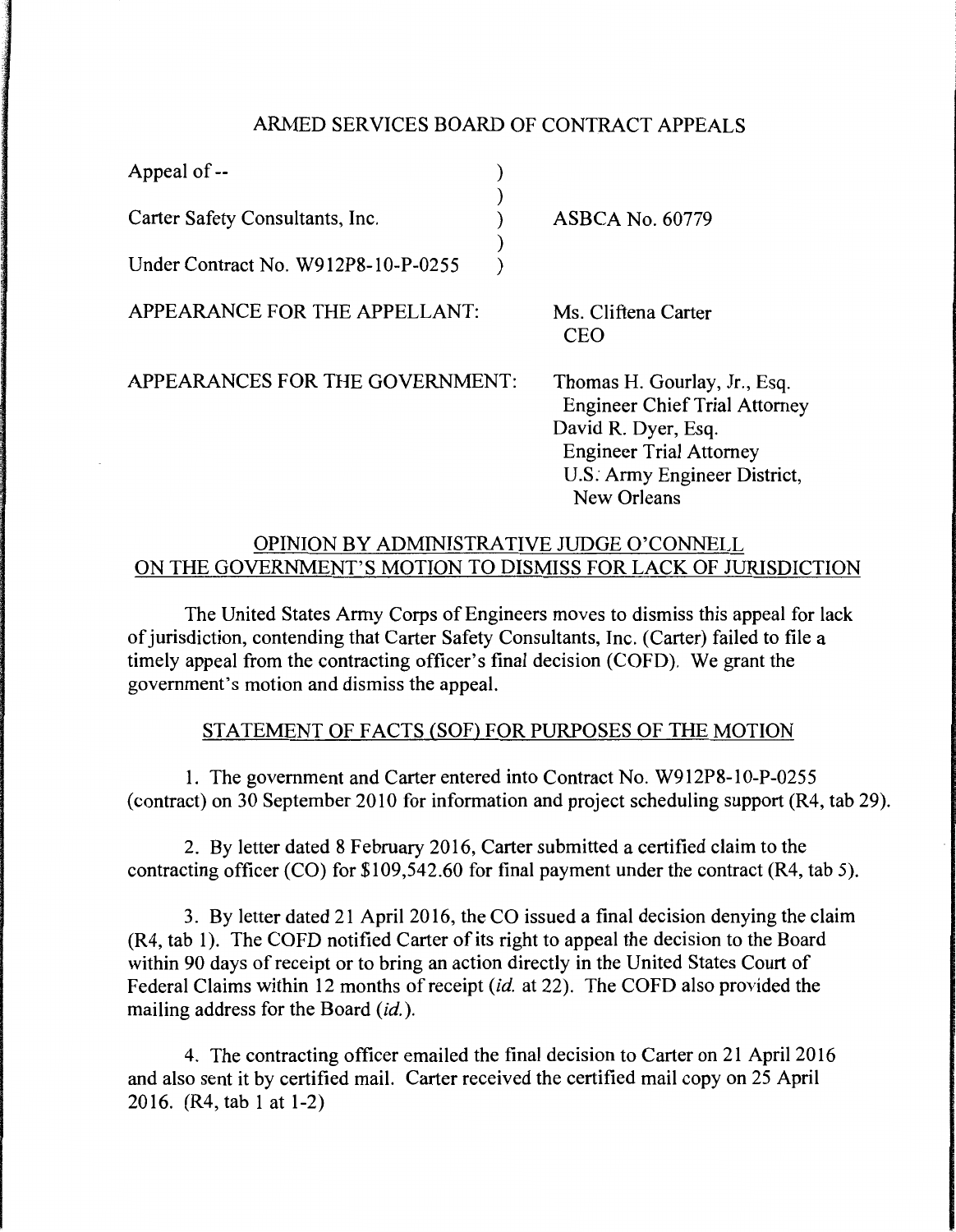5. By letter dated 5 August 2016, Carter appealed the COFD to the United States Government Accountability Office (GAO) (R4, tab 3). The letter stated that Carter had sent its appeal to the GAO several times before, the most recent attempt having been returned to Carter's offices on 12 July 2016 *(id.* at 1). Carter has not provided us with copies of its earlier appeals to the GAO.

6. By letter dated 22 August 2016 (submitted in an envelope bearing a postal meter stamp of 3 September 2016 and received by the Board on 6 September 2016), Carter filed its appeal with the Board from the 21April2016 COFD. In the notice of appeal, Carter stated it received a letter on 19 August 2016 from the GAO Contract Appeals Board (CAB) in which the CAB stated that it did not possess jurisdiction to consider Carter's appeal and referred Carter to this Board.

### DISCUSSION

The government moves to dismiss this appeal for lack of jurisdiction, asserting that Carter failed to file its appeal with the Board within 90 days of receiving the COFD. In its response, Carter did not address the timeliness of its appeal but merely argued the merits of its appeal.

The Contract Disputes Act (CDA), 41 U.S.C. §§ 7101-7109, requires a contractor to file an appeal of a COFD with the Board within 90 days from receipt of that COFD. 41 U.S.C. § 7104. We lack jurisdiction over any appeal filed outside this 90-day appeal period. *Cosmic Constr. Co.* v. *United States,* 697 F.2d 1389, 1391 (Fed. Cir. 1982).

For purposes of this motion, we will assume that Carter received the COFD on 25 April 2016 (the date that it received the certified letter) rather than 21 April 2016 (the date that the contracting officer emailed it). With a starting date of 25 April 2016, Carter's appeal had to have been filed no later than Monday, 25 July 2016. Carter did not mail a notice of appeal to the Board until at least 22 August 2016 (ignoring for the moment the 12-day gap between the date of its letter and the postal meter stamp of 3 September 2016 ), which is more than 90 days after Carter received the COFD (SOF  $\oint$  6).

We have held that we possess jurisdiction under the CDA in narrow circumstances where the contractor sent a timely notice of appeal to other officials in the Department of Defense. *E.g., Contraves-Goerz Corp., ASBCA No.* 26317, 83-1 BCA ¶ 16,309 (timely notice of appeal addressed to the Secretary of the Air Force through the CO); *Brunner Bau GmbH*, ASBCA No. 35678, 89-1 BCA 1 21,315 (timely notice of appeal to government counsel); *Thompson Aerospace, Inc.,* ASBCA Nos. 51548, 51904, 99-1 BCA  $\llbracket$  30,232 (timely notice of appeal to CO).

In Carter's letter to the GAO dated 5 August 2016, Carter stated that it had tried to file an appeal with the GAO on or before 12 July 2016 (SOF  $\parallel$  5), which raises the possibility that Carter filed an appeal within the 90-day period, albeit at the wrong forum.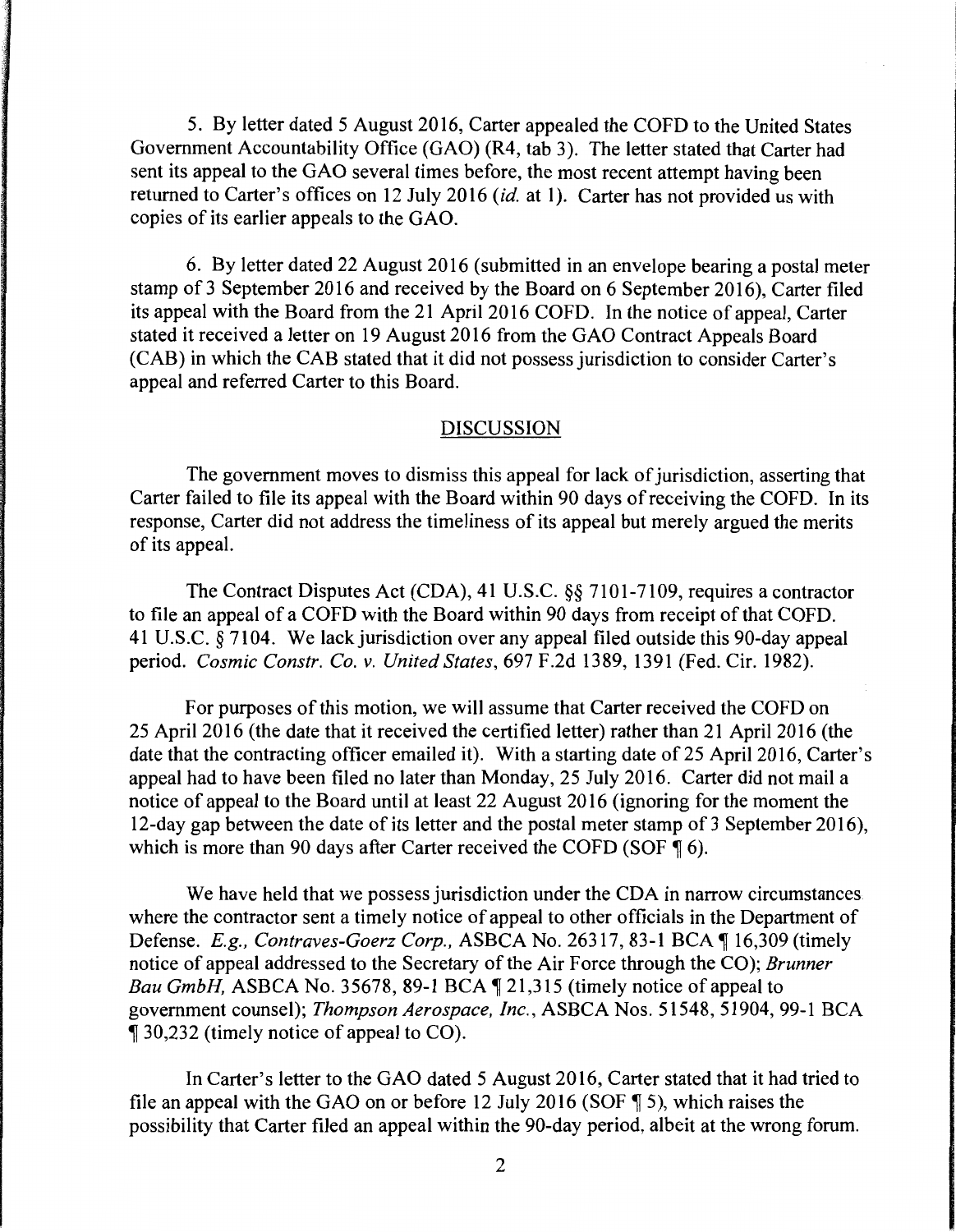We have held that, in contrast to appeals filed with the wrong official within the Department of Defense, we do not possess jurisdiction over appeals filed at other tribunals. *See Waterstone Environmental Hydrology and Engineering, Inc.,* ASBCA No. 57557, 12-1 BCA  $\P$  35,028 (late appeal to ASBCA dismissed after wrongful appeal to the Civilian Board of Contract Appeals). Thus, Carter's alleged timely appeal to the GAO, which is not within the executive branch of the government, does not provide us with jurisdiction.

Finally, we observe that this is not an appeal where we would have expected the appellant to be confused by litigation options which a novice in contracting with the U.S. Army Corps of Engineers might find daunting. Our records indicate that we docketed an appeal filed by appellant on 3 October 2011 from another contract it had with the Corps, which we docketed as ASBCA No. 57800. The docket identifies appellant's representative as Cliftena Carter, the same representative as in this appeal. The parties litigated that appeal for 14 months and then reported a settlement to the Board. Accordingly, we see no explanation for appellant's failure to file a timely appeal with the Board.<sup>\*</sup>

#### **CONCLUSION**

The government's motion is granted and the appeal is dismissed for lack of jurisdiction.

Dated: 22 February 2017

 $\bigcup_{i=1}^n \bigcup_{i=1}^n \bigcup_{j=1}^n \bigcup_{j=1}^n \bigcup_{j=1}^n \bigcup_{j=1}^n \bigcup_{j=1}^n \bigcup_{j=1}^n \bigcup_{j=1}^n \bigcup_{j=1}^n \bigcup_{j=1}^n \bigcup_{j=1}^n \bigcup_{j=1}^n \bigcup_{j=1}^n \bigcup_{j=1}^n \bigcup_{j=1}^n \bigcup_{j=1}^n \bigcup_{j=1}^n \bigcup_{j=1}^n \bigcup_{j=1}^n \bigcup_{j=1}^n \bigcup_{j=1}^n$ 

MICHAEL N. O'CONNELL Administrative Judge Armed Services Board of Contract Appeals

I concur

 $4<sup>+</sup>$ \_\_\_ \_

MARK N. STEMPLER  $\sqrt{6}$  RICHARD SHACKLEFORD

I concur

Mahr Stele 8

Administrative Judge Administrative Judge Acting Chairman<br>
Armed Services Board<br>
Armed Services Board<br>
Armed Services Board Armed Services Board of Contract Appeals of Contract Appeals

<sup>\*</sup> We express no opinion as to whether appellant may file an action in the Court of Federal Claims, which, as noted above, has a 12-month filing deadline from receipt of the contracting officer's final decision.